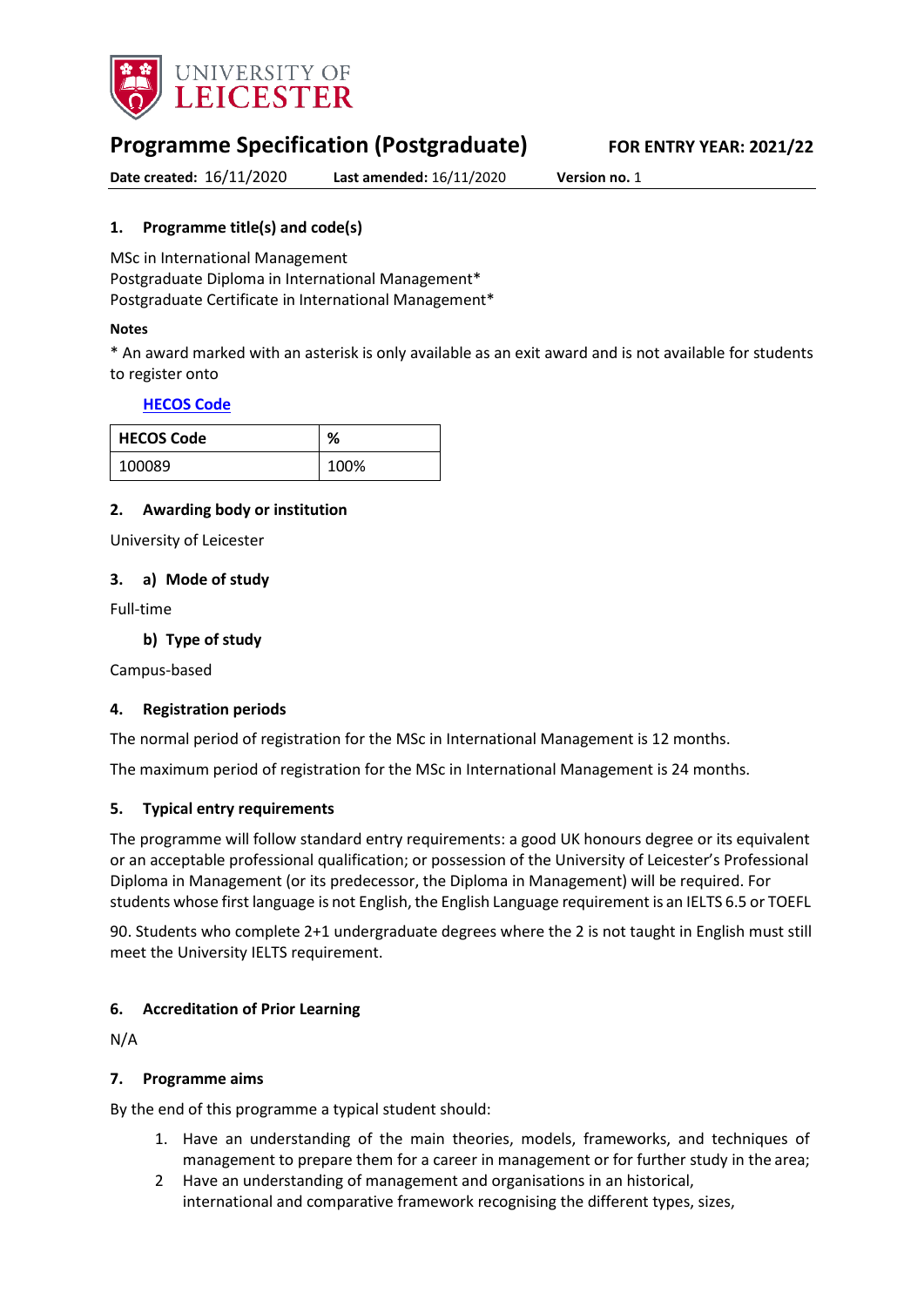structures and purposes of organizations and the stakeholders that they serve;

- 3 Be able to critically analyse and evaluate management problems and issues, covering the external economic, political, social, and technological, contexts within which organizations operate and managers work;
- 4 Understand how to critically evaluate the published literature on management and organisations and how to synthesise the range of issues and perspectives which inform research and practice in the field.
- 5 Have an appreciation of the importance of information to managers and organizations within a knowledge-based economy. This will include an identification of appropriate methodologies for data acquisition, assessment, analysis and dissemination.
- 6 Be able to integrate and apply systematically and creatively the knowledge, approaches, and methods they have learnt to a variety of case studies and a dissertation.
- 7 Be able to develop interpersonal, communication, ,and problem- solving skills, and to use these in an imaginative and self-directed way that will allow them to identify problems, evaluate and analyse situations, consider alternative solutions, make choices, and implement solutions.

# **8. Reference points used to inform the programme specification**

- QAA Benchmarking Statement
- Framework for Higher Education Qualifications (FHEQ)
- UK Quality Code for Higher Education
- [University Learning](https://www2.le.ac.uk/offices/sas2/quality/learnteach) Strategy
- [University Assessment Strategy](https://www2.le.ac.uk/offices/sas2/quality/learnteach)
- University of Leicester Periodic Developmental Review Report
- External Examiners' reports (annual)
- United Nations Education for Sustainable Development Goals
- Student Destinations Data

# **9. Programme Outcomes**

Unless otherwise stated, programme outcomes apply to all awards specified in [1.](#page-0-0) Programme title(s).

# **Discipline specific knowledge and competencies**

i) Knowledge

| <b>Intended Learning</b>                                                                                                                                                                                                                    | <b>Teaching and Learning Methods</b>                                                                                                | <b>How Demonstrated?</b>                                                          |
|---------------------------------------------------------------------------------------------------------------------------------------------------------------------------------------------------------------------------------------------|-------------------------------------------------------------------------------------------------------------------------------------|-----------------------------------------------------------------------------------|
| <b>Outcomes</b>                                                                                                                                                                                                                             |                                                                                                                                     |                                                                                   |
| <b>Certificate</b><br>Knowledge of a core of<br>management subjects<br>including the business<br>environment, accounting,<br>finance, economics,<br>organisational behaviour,<br>strategy and marketing, and<br>their international aspects | Lectures, group discussion,<br>directed reading and exercises,<br>private study, assignment<br>feedback: formative and<br>summative | Essays (individual), group<br>discussions, examinations, case<br>study exercises. |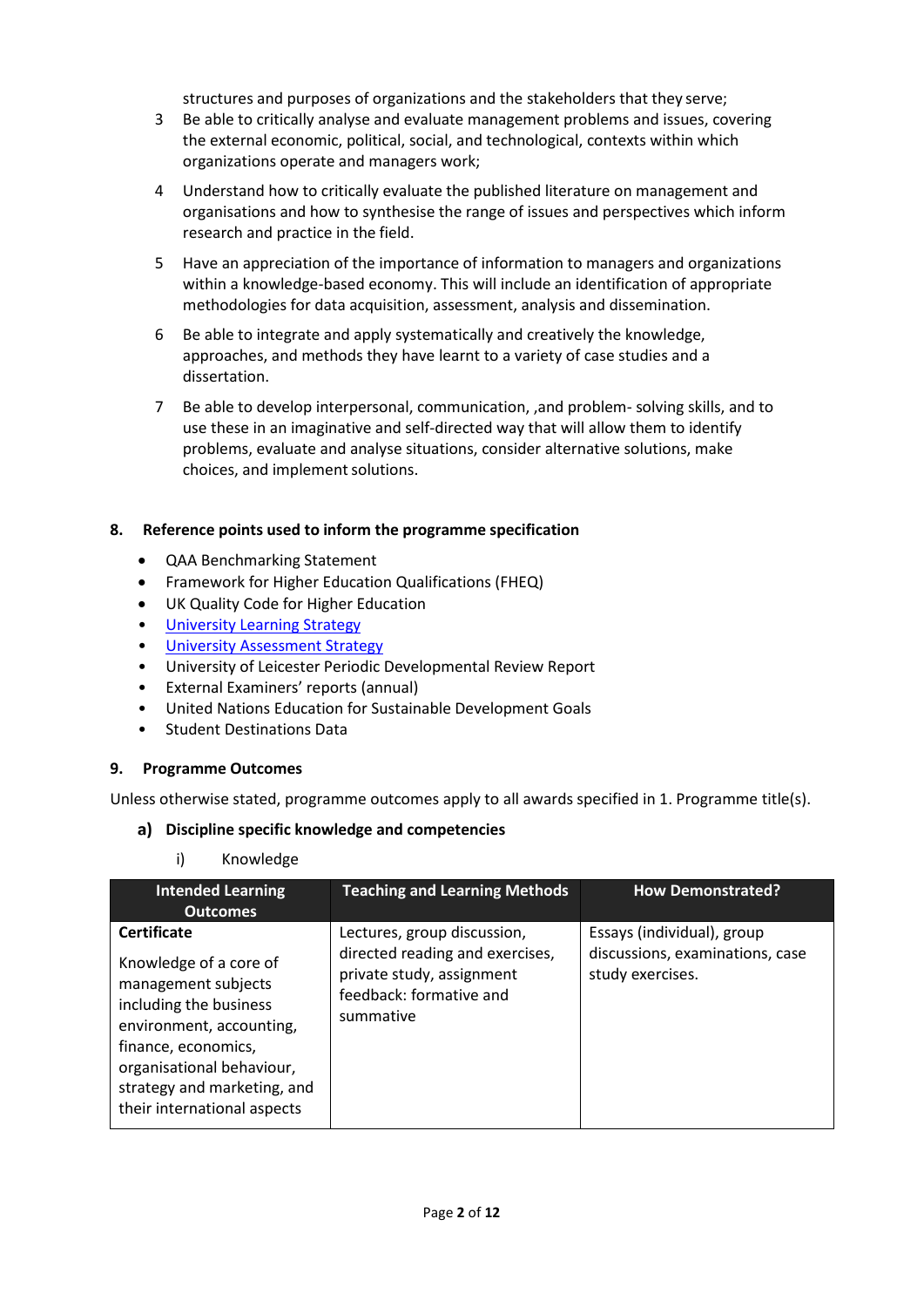| <b>Intended Learning</b><br><b>Outcomes</b>                                                                                                                                                                                                                                                     | <b>Teaching and Learning Methods</b>                                                         | <b>How Demonstrated?</b>                                                               |
|-------------------------------------------------------------------------------------------------------------------------------------------------------------------------------------------------------------------------------------------------------------------------------------------------|----------------------------------------------------------------------------------------------|----------------------------------------------------------------------------------------|
| <b>Diploma</b><br>In addition to the core<br>knowledge outlined above,<br>knowledge of a broader<br>range of management topics                                                                                                                                                                  | As above                                                                                     | As above                                                                               |
| <b>Masters</b><br>In addition to the above<br>knowledge of the research<br>methods used in<br>management research and<br>what constitutes a<br>methodology. Ability to<br>synthesise and integrate<br>knowledge across the core<br>management subjects and<br>their international<br>dimensions | In addition to the above, the<br>dissertation research process,<br>research methods training | In addition to the above the<br>research proposal, ethics<br>approval and dissertation |

# ii) Concepts

| <b>Intended Learning</b><br><b>Outcomes</b>                                                                                                                                                                    | <b>Teaching and Learning Methods</b>                                                                              | <b>How Demonstrated?</b>                                                          |
|----------------------------------------------------------------------------------------------------------------------------------------------------------------------------------------------------------------|-------------------------------------------------------------------------------------------------------------------|-----------------------------------------------------------------------------------|
| <b>Certificate and Diploma</b><br>Ability to explain the core<br>concepts of management as<br>they relate to marketing,<br>organisations, the business<br>context, and finance in an<br>international context. | Lectures, group discussion,<br>directed reading, assignment<br>feedback, private study.                           | Essays (individual), group<br>discussions, examinations, case<br>study exercises. |
| <b>Masters</b><br>In addition to the above,<br>ability to apply the above<br>theories to analyse<br>organisational case studies<br>within their business<br>context.                                           | In addition to the above: the<br>dissertation supervision process<br>(group and 1-to-1), independent<br>research. | In addition to the above, the<br>research proposal, dissertation                  |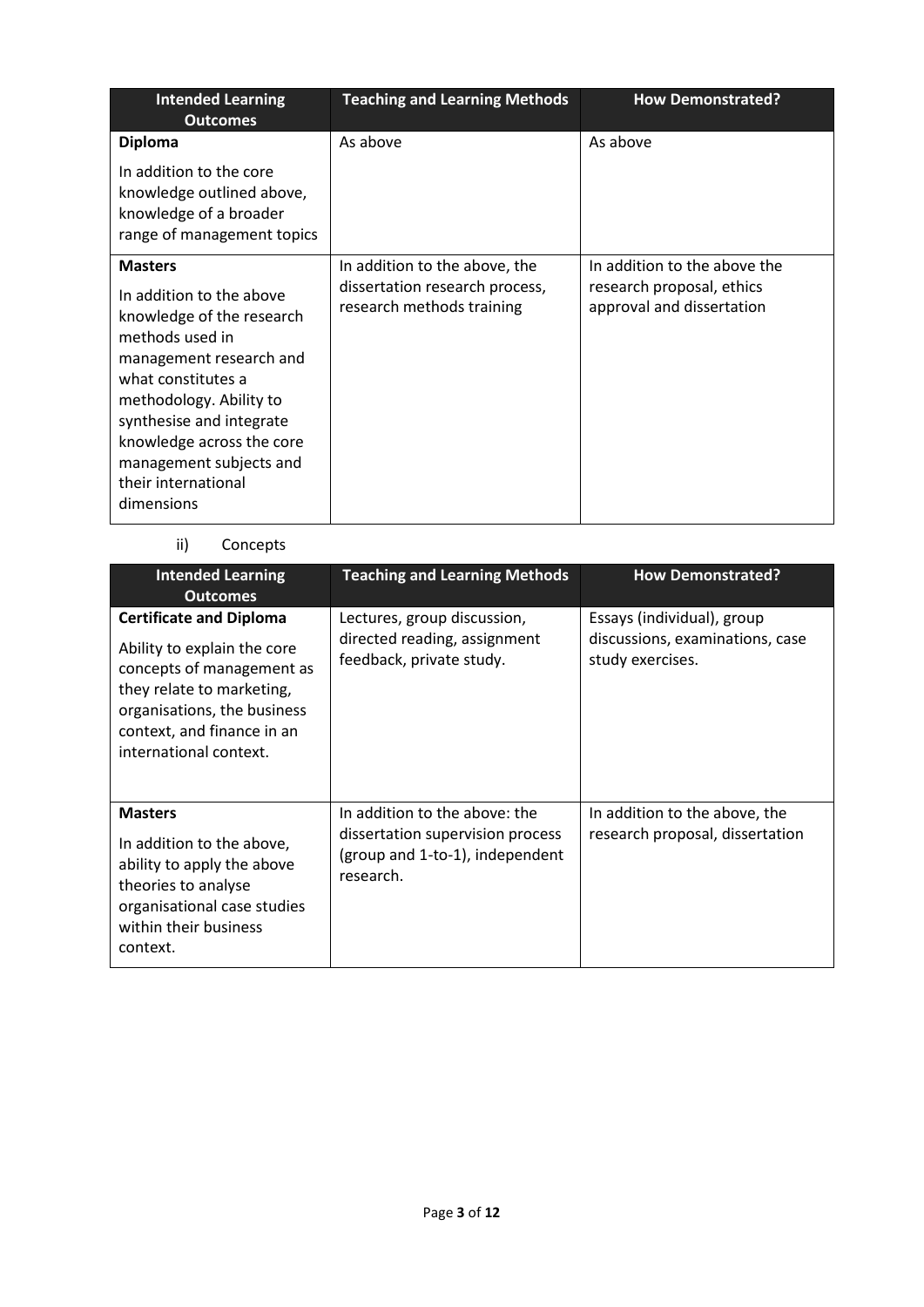iii) Techniques

| <b>Intended Learning</b><br><b>Outcomes</b>                                                                                                                                                                                                                                                                                                                                                                           | <b>Teaching and Learning Methods</b>                                                                                                                                                                           | <b>How Demonstrated?</b>                                                         |
|-----------------------------------------------------------------------------------------------------------------------------------------------------------------------------------------------------------------------------------------------------------------------------------------------------------------------------------------------------------------------------------------------------------------------|----------------------------------------------------------------------------------------------------------------------------------------------------------------------------------------------------------------|----------------------------------------------------------------------------------|
| <b>Certificate and Diploma</b><br>Ability to: demonstrate<br>knowledge of key theories<br>and concepts; select relevant<br>material from academic<br>readings and demonstrate<br>familiarity with the<br>conventions of academic<br>writing and associated<br>referencing techniques;<br>undertake qualitative,<br>numerical and statistical<br>evaluation as a means to<br>analyse a management<br>problem.          | Independent research, lectures,<br>group discussion, directed<br>reading and exercises, self<br>directed private-study.<br>Assignment feedback, formative<br>and summative.                                    | Essays (individual), group<br>discussions, examinations, case<br>study exercises |
| <b>Masters</b><br>In addition to the above,<br>mastery of a range of<br>methodological tools used to<br>investigate topics in<br>international management.<br>Ability to be able to<br>differentiate the conditions<br>when either qualitative or<br>quantitative data analysis<br>should be used and/or be<br>able to identify the<br>conditions under which it is<br>appropriate to combine<br>different techniques | In addition to the above: the<br>dissertation supervision process<br>(group and 1 to 1), independent<br>research, lectures and seminars<br>designed to support the<br>preparation of the research<br>proposal. | In addition to the above, the<br>research proposal, dissertation                 |

| iv) | Critical analysis |  |
|-----|-------------------|--|

| <b>Intended Learning</b><br><b>Outcomes</b>                                                                                                                                                                          | <b>Teaching and Learning Methods</b>                                                    | <b>How Demonstrated?</b>                                                          |
|----------------------------------------------------------------------------------------------------------------------------------------------------------------------------------------------------------------------|-----------------------------------------------------------------------------------------|-----------------------------------------------------------------------------------|
| <b>Certificate and Diploma</b><br>Ability to reflect critically on<br>both the academic discipline<br>of management and the<br>functions of management in<br>organizations in the<br>contemporary global<br>economy. | Independent research, lectures,<br>group discussion, directed<br>reading and exercises. | Essays (individual), group<br>discussions, examinations, case<br>study exercises. |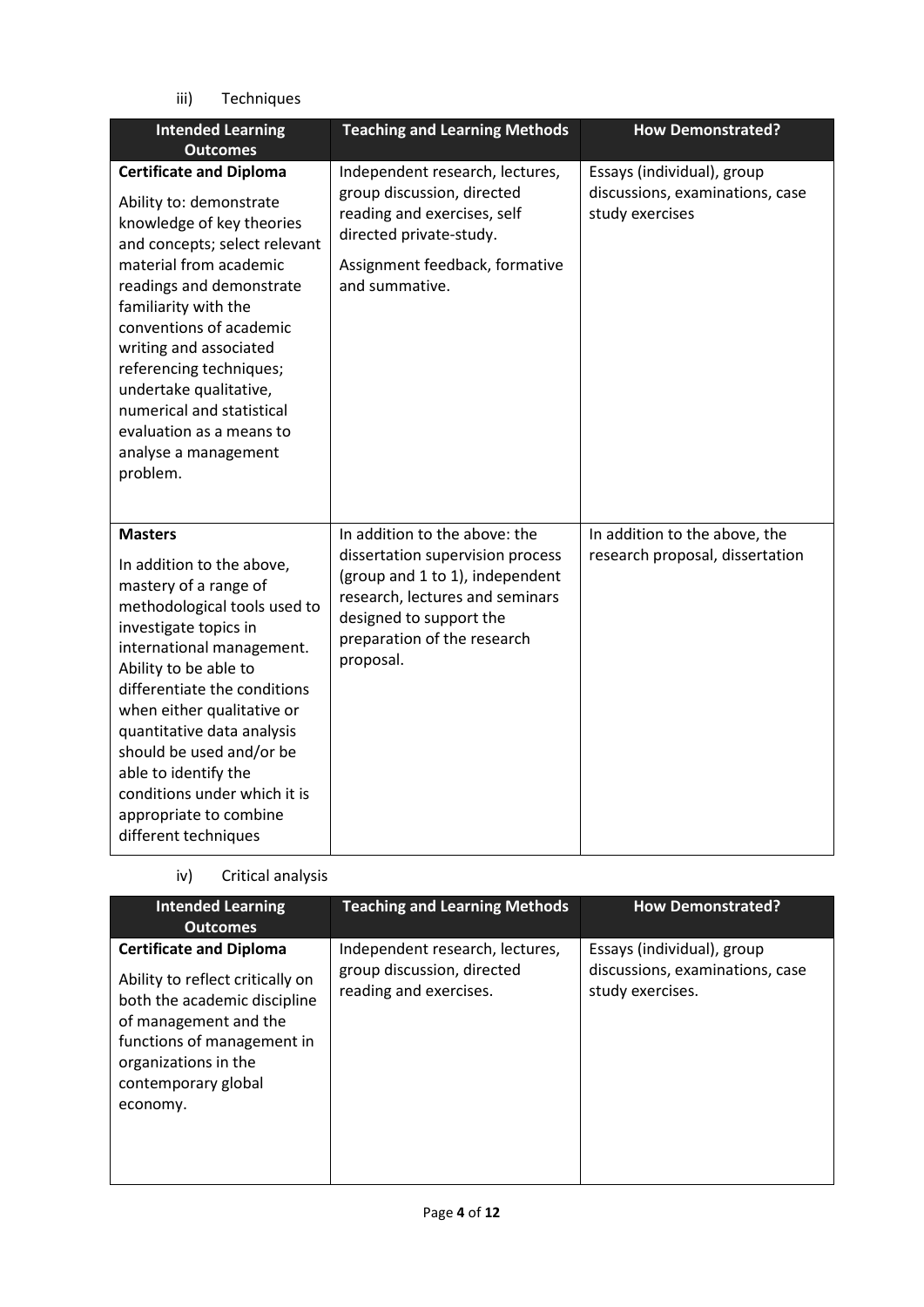| <b>Intended Learning</b><br><b>Outcomes</b>                                                                                                                                                                                     | <b>Teaching and Learning Methods</b>                                                                                           | <b>How Demonstrated?</b>                      |
|---------------------------------------------------------------------------------------------------------------------------------------------------------------------------------------------------------------------------------|--------------------------------------------------------------------------------------------------------------------------------|-----------------------------------------------|
| <b>Masters</b><br>In addition to the above,<br>demonstrate understanding<br>of different cultural,<br>environmental and<br>organizational contexts and<br>to appreciate theory and<br>practice appropriate to these<br>contexts | In addition to the above the<br>presentation of a substantial<br>piece of research culminating in<br>the dissertation document | In addition to the above, the<br>dissertation |

# v) Presentation

| <b>Intended Learning</b><br><b>Outcomes</b>                                                                                                                                                                                    | <b>Teaching and Learning Methods</b>                                                                                  | <b>How Demonstrated?</b>                                                                                       |
|--------------------------------------------------------------------------------------------------------------------------------------------------------------------------------------------------------------------------------|-----------------------------------------------------------------------------------------------------------------------|----------------------------------------------------------------------------------------------------------------|
| <b>Certificate and Diploma</b><br>Ability to differentiate<br>between relevant and non-<br>relevant material; to write<br>up and deliver written work<br>to a professional standard.                                           | Lectures, group discussion,<br>directed reading and exercises                                                         | Essays (individual), group<br>discussions, computer based<br>exercises, examinations, case<br>study exercises. |
| <b>Masters</b><br>In addition to the above,<br>ability to organize research<br>material in a manner<br>appropriate to the medium<br>that is to be assessed (i.e.<br>professional report, research<br>proposal or dissertation) | In addition to the above the<br>presentation of a substantial<br>piece of research culminating in<br>the dissertation | In addition to the above, the<br>dissertation.                                                                 |

# vi) Appraisal of evidence

| <b>Intended Learning</b><br><b>Outcomes</b>                                                                                                                        | <b>Teaching and Learning Methods</b>                                                    | <b>How Demonstrated?</b>                                                                                      |
|--------------------------------------------------------------------------------------------------------------------------------------------------------------------|-----------------------------------------------------------------------------------------|---------------------------------------------------------------------------------------------------------------|
| <b>Certificate and Diploma</b><br>Ability to locate, organise<br>and assess data, analyse<br>complex ideas and<br>understand and criticise<br>different arguments. | Independent research, lectures,<br>group discussion, directed<br>reading and exercises. | Essays (individual), group<br>discussions, computer based<br>exercises, examinations, case<br>study exercises |
| <b>Masters</b><br>In addition to the above, the<br>ability to mount and sustain<br>an independent level of<br>inquiry at an advanced level                         | Dissertation research                                                                   | <b>Dissertation</b>                                                                                           |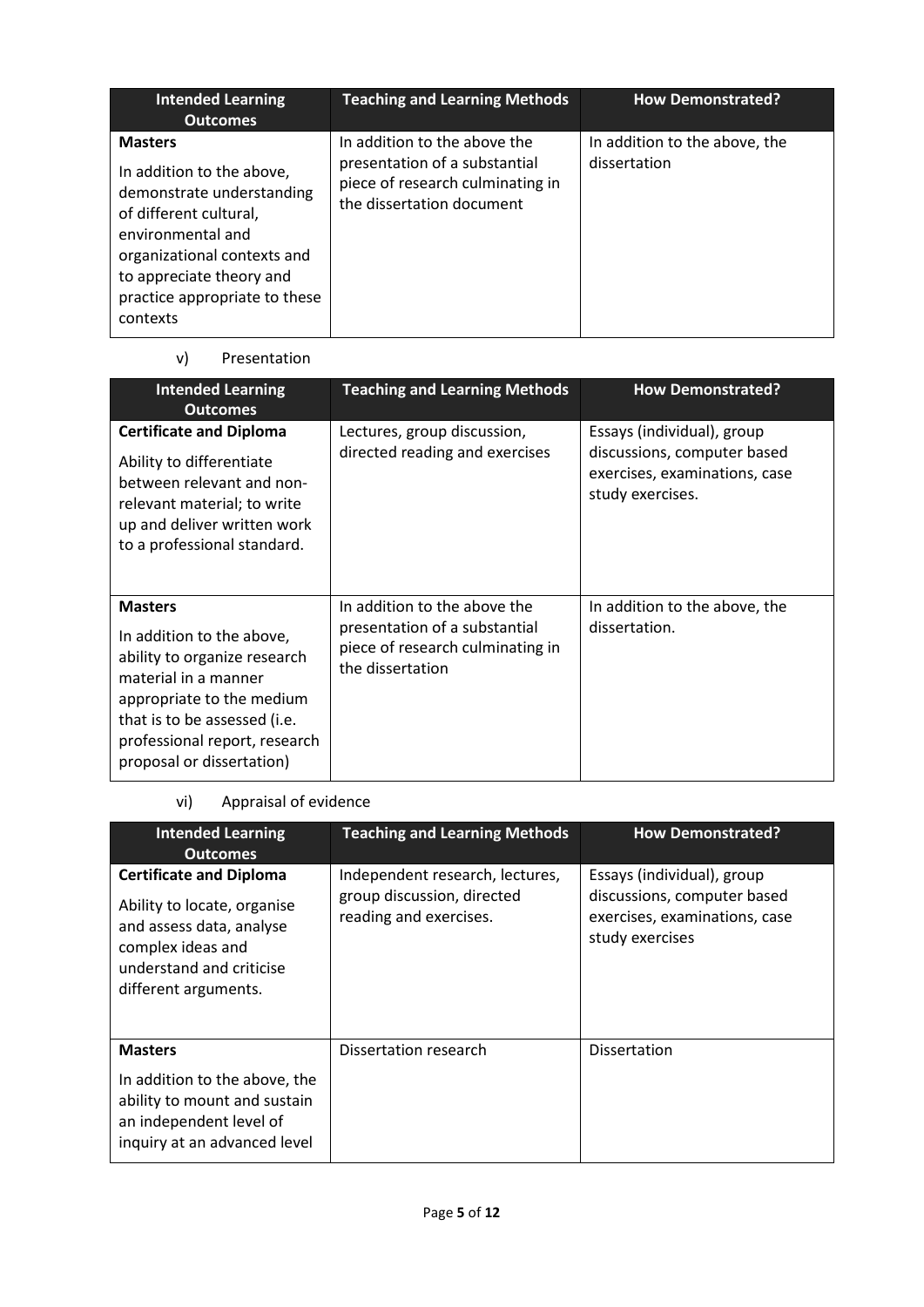# **Transferable skills**

i) Research skills

| <b>Intended Learning</b><br><b>Outcomes</b>                                                                                                                                                                                                                                                                                                                                                                                                             | <b>Teaching and Learning Methods</b>                                                                             | <b>How Demonstrated?</b>                                        |
|---------------------------------------------------------------------------------------------------------------------------------------------------------------------------------------------------------------------------------------------------------------------------------------------------------------------------------------------------------------------------------------------------------------------------------------------------------|------------------------------------------------------------------------------------------------------------------|-----------------------------------------------------------------|
| <b>Certificate and Diploma</b><br>Ability to demonstrate<br>intellectual independence,<br>through identifying a<br>credible research project,<br>drawing up a realistic time-<br>table, reflecting on and<br>'writing up' results.                                                                                                                                                                                                                      | Research methodology module,<br>supervision, independent<br>research and group work.                             | Essay assignments (formative and<br>summative), examinations    |
| <b>Masters</b><br>In addition to the above,<br>ability to plan research<br>projects based on focused<br>research questions, conduct<br>significant background<br>research and literature<br>surveys, collect and analyse<br>data which is relevant to<br>research questions, report<br>on findings demonstrating an<br>ability to critique the data<br>from competing viewpoints,<br>construct an informed<br>critical argument at an<br>advanced level | In addition to the above: the<br>dissertation supervision process<br>(group and 1-to-1), independent<br>research | In addition to the above the<br>research proposal, dissertation |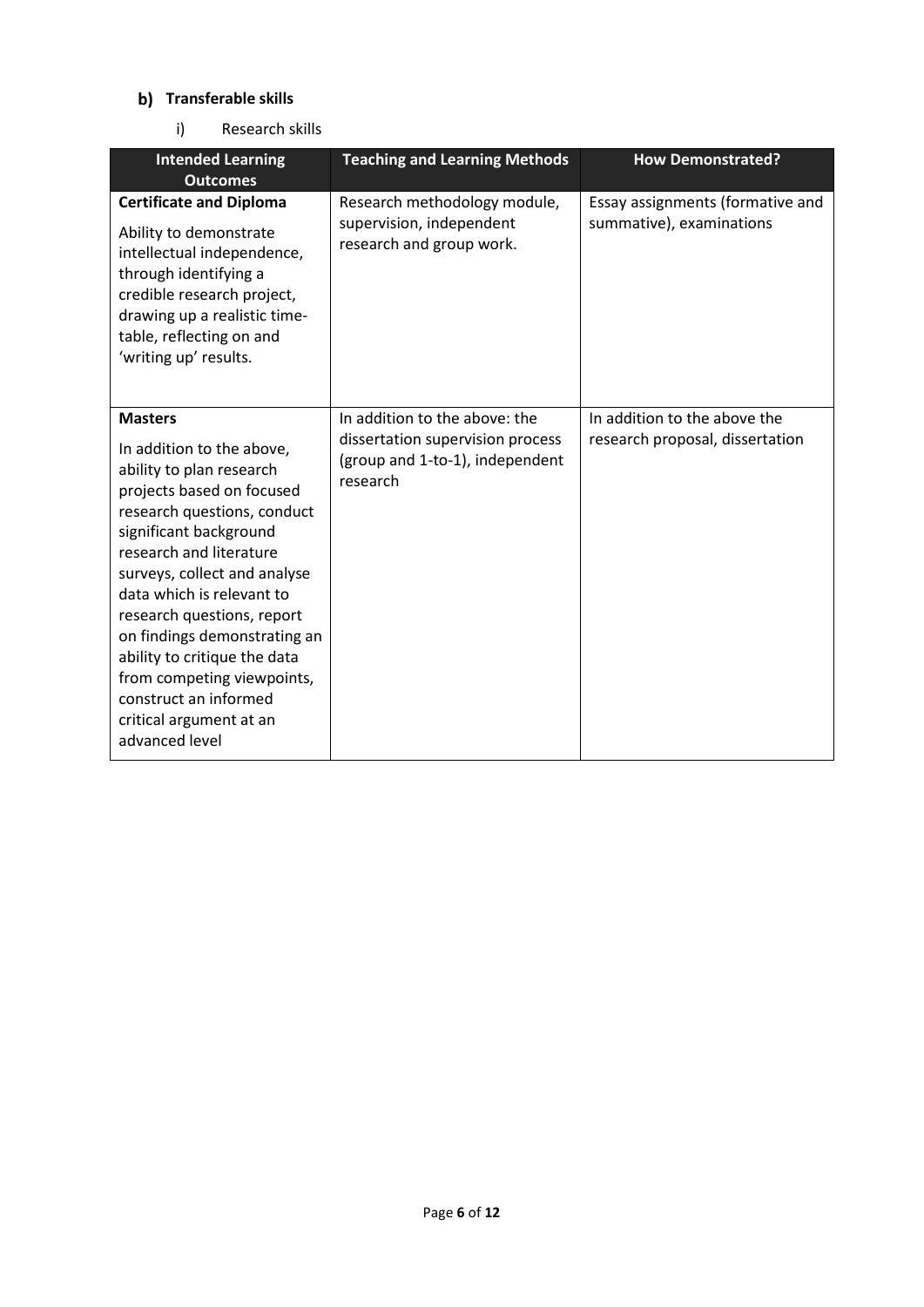# ii) Communication skills

| <b>Intended Learning</b><br><b>Outcomes</b>                                                                                                                                                                                                                                                                                                                                                                                        | <b>Teaching and Learning Methods</b>                                                                                                                                    | <b>How Demonstrated?</b>                                           |
|------------------------------------------------------------------------------------------------------------------------------------------------------------------------------------------------------------------------------------------------------------------------------------------------------------------------------------------------------------------------------------------------------------------------------------|-------------------------------------------------------------------------------------------------------------------------------------------------------------------------|--------------------------------------------------------------------|
| <b>Certificate and Diploma</b><br>Ability to work<br>collaboratively and<br>responsibly in groups.<br>Knowing how and when to<br>draw on the knowledge and<br>expertise of others; ability to<br>contribute & comment on<br>ideas in group discussions.<br>Ability to demonstrate<br>clarity, fluency and<br>coherence in written<br>expression of management<br>issues and debates in a<br>manner appropriate to the<br>audience. | Lectures, group discussions/<br>problem solving exercises.<br>Group work, lectures and<br>through addressing the<br>requirements of progressive<br>modes of assessment. | Group exercises, contributions to<br>discussions, and assignments. |
| <b>Masters</b><br>In addition to the above,<br>ability to produce a<br>dissertation that is logically<br>structured and written with<br>clarity and precision.                                                                                                                                                                                                                                                                     | In addition to the above: the<br>dissertation supervision process<br>(group and 1-to-1), independent<br>research                                                        | In addition to the above the<br>research proposal, dissertation    |

# iii) Data presentation

| <b>Intended Learning</b><br><b>Outcomes</b>                                                                                                                                                                       | <b>Teaching and Learning Methods</b>                                                                                                                                                                                     | <b>How Demonstrated?</b>                                              |
|-------------------------------------------------------------------------------------------------------------------------------------------------------------------------------------------------------------------|--------------------------------------------------------------------------------------------------------------------------------------------------------------------------------------------------------------------------|-----------------------------------------------------------------------|
| <b>Certificate and Diploma</b><br>Ability to locate, organise<br>and marshal evidence, and<br>articulate it accurately in a<br>written or spoken format, in<br>a manner appropriate for the<br>required audience. | Synchronous and asynchronous<br>lectures, case study exercises,<br>self-directed private study.                                                                                                                          | Assignments, case study<br>exercises.                                 |
| <b>Masters</b><br>Ability to organize research<br>data into graphical and<br>statistical summaries where<br>relevant                                                                                              | In addition to the above: the<br>dissertation supervision process<br>(group and 1-to-1), independent<br>research, lectures and seminars<br>designed to support the<br>preparation of the research<br>proposal (module 4) | In addition to the above the<br>research proposal and<br>dissertation |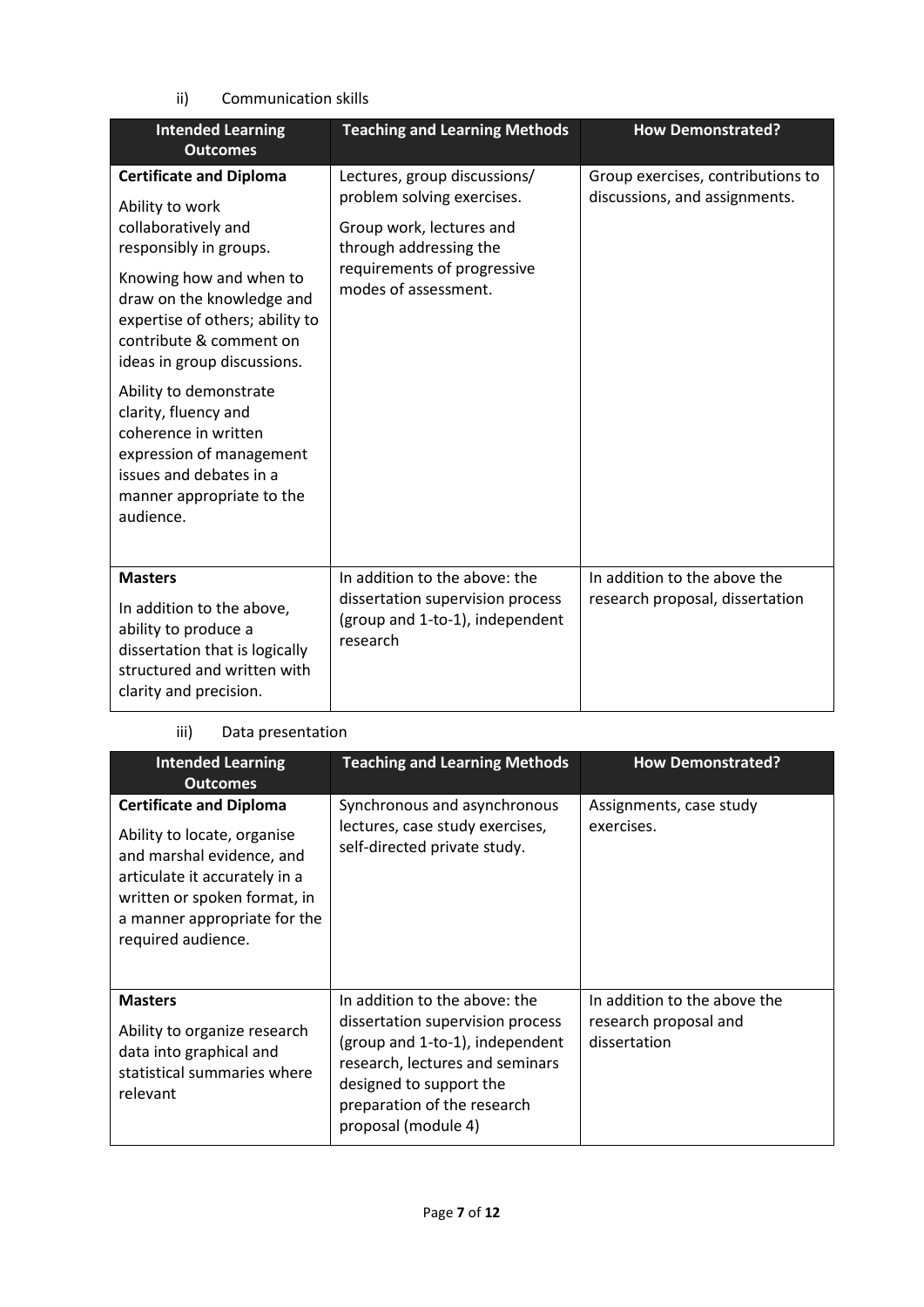iv) Information technology

| <b>Intended Learning</b><br><b>Outcomes</b>                                                                                                                               | <b>Teaching and Learning Methods</b>                                                                                                                                                                          | <b>How Demonstrated?</b>                                              |
|---------------------------------------------------------------------------------------------------------------------------------------------------------------------------|---------------------------------------------------------------------------------------------------------------------------------------------------------------------------------------------------------------|-----------------------------------------------------------------------|
| <b>Certificate and Diploma</b><br>Ability to construct and<br>present quantitative and<br>qualitative data clearly,<br>effectively using IT sources<br>where appropriate. | Lectures and seminars, self-<br>directed private study                                                                                                                                                        | Essay assignments, examinations                                       |
| <b>Masters</b><br>In addition to the above,<br>ability to use, if necessary,<br>data analysis software that is<br>relevant to a dissertation<br>(e.g. SPSS)               | In addition to the above: the<br>dissertation supervision process<br>(group and 1-to-1), independent<br>research, lectures and seminars<br>designed to support the<br>preparation of the research<br>proposal | In addition to the above the<br>research proposal and<br>dissertation |

# v) Problem solving

| <b>Intended Learning</b><br><b>Outcomes</b>                                            | <b>Teaching and Learning Methods</b>                                                    | <b>How Demonstrated?</b>                                                                            |  |
|----------------------------------------------------------------------------------------|-----------------------------------------------------------------------------------------|-----------------------------------------------------------------------------------------------------|--|
| Certificate, Diploma and<br><b>Masters</b>                                             | Research methods classes and<br>independent research                                    | Essays and examinations                                                                             |  |
| Ability to refine problems<br>into researchable questions.                             |                                                                                         |                                                                                                     |  |
| Ability to identify and locate<br>relevant data and source<br>material.                | In addition to the above: the<br>dissertation supervision process<br>(group and 1 to 1) | In addition to the above,<br>independent research,<br>particularly that leading to<br>dissertation. |  |
| Ability to use material to<br>address problem and come<br>up with answers or solutions | Research methods classes and<br>independent research                                    | Essays and examinations                                                                             |  |

# vi) Working relationships

| <b>Intended Learning</b><br><b>Outcomes</b>                                                        | <b>Teaching and Learning Methods</b>  | <b>How Demonstrated?</b>                                    |
|----------------------------------------------------------------------------------------------------|---------------------------------------|-------------------------------------------------------------|
| <b>Certificate and Diploma</b><br>Ability to work<br>collaboratively and<br>responsibly in groups. | Group work, seminars and<br>lectures. | Group discussions, group<br>exercises, and group assessment |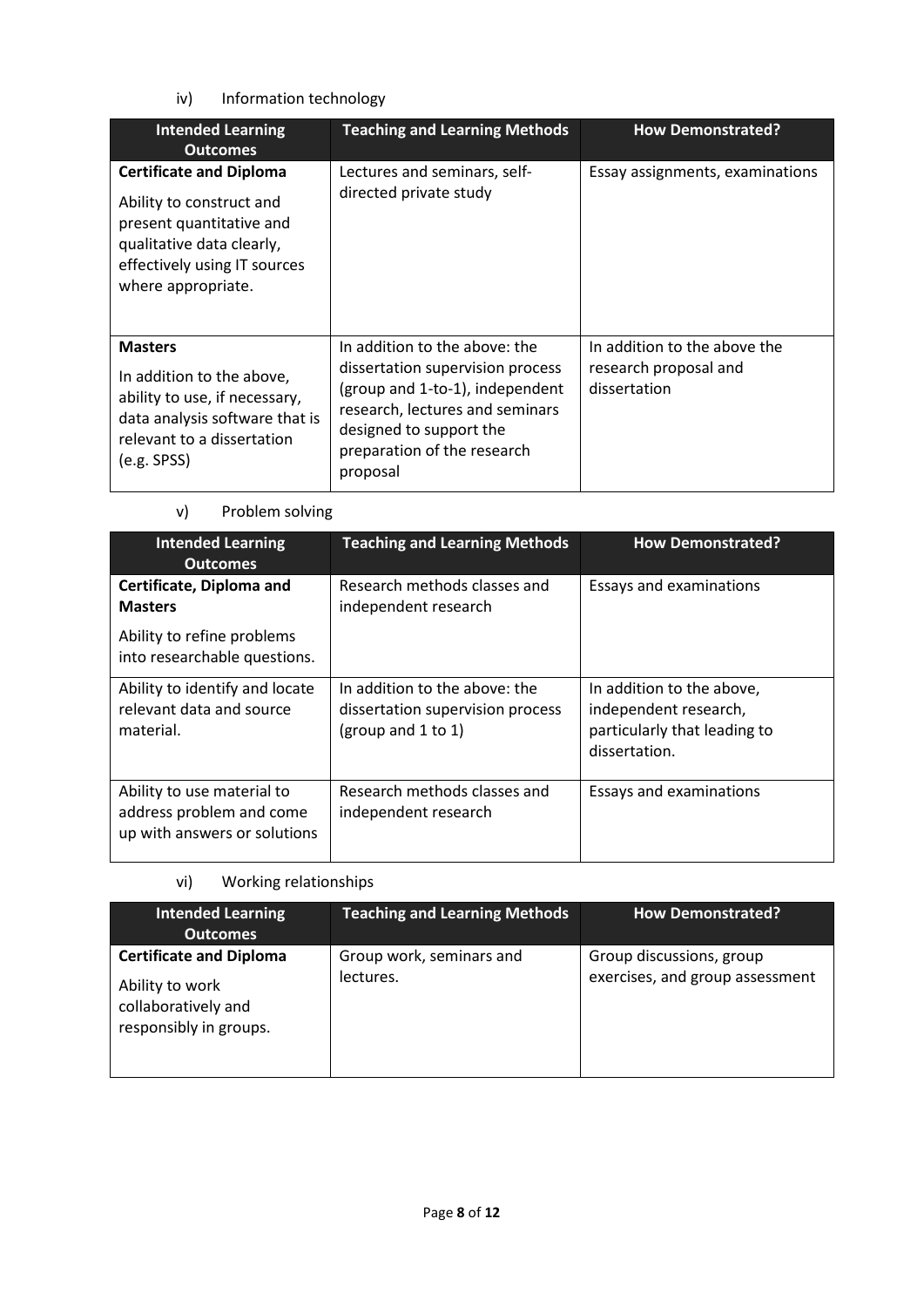| <b>Intended Learning</b><br><b>Outcomes</b>                                                                                                                                                      | <b>Teaching and Learning Methods</b>                                                                                                                                                                                                  | <b>How Demonstrated?</b>                      |
|--------------------------------------------------------------------------------------------------------------------------------------------------------------------------------------------------|---------------------------------------------------------------------------------------------------------------------------------------------------------------------------------------------------------------------------------------|-----------------------------------------------|
| <b>Masters</b><br>In addition to the above,<br>knowing how and when to<br>draw on the knowledge and<br>expertise of others; ability to<br>contribute & comment on<br>ideas in group discussions. | In addition to the above: the<br>establishment of a working<br>relationship with the dissertation<br>supervisor (or the resolution of<br>any problems through<br>consultation with the Personal<br>Tutor and the Programme<br>Leader) | In addition to the above; the<br>dissertation |

# vii) Managing learning

| <b>Intended Learning</b><br><b>Outcomes</b>                                                                                                                                         | <b>Teaching and Learning Methods</b>                                                                       | <b>How Demonstrated?</b>                                                                              |
|-------------------------------------------------------------------------------------------------------------------------------------------------------------------------------------|------------------------------------------------------------------------------------------------------------|-------------------------------------------------------------------------------------------------------|
| <b>Certificate and Diploma</b><br>Ability to plan and construct<br>responses to a brief, drawing<br>upon a range of appropriate<br>sources.                                         | Independent research, lectures,<br>and group-work, directed<br>reading and exercises                       | Assignment essays and<br>examinations.                                                                |
| Ability to reflect upon<br>behaviour and skills with a<br>view to personal and<br>professional development.                                                                         | Directed reading, lectures, group<br>discussions and peer to peer<br>feedback, problem solving<br>sessions | Group and individual exercises,<br>discussion within forums,<br>assignments, case study<br>exercises. |
| <b>Masters</b><br>In addition to the above:<br>ability to identify a credible<br>research project; construct a<br>feasible research timetable;<br>carry out independent<br>research | In addition to the above: the<br>dissertation supervision process<br>(group and $1$ -to-1),                | Research Proposal; Dissertation                                                                       |

# viii) Career management

| <b>Intended Learning</b><br><b>Outcomes</b>                                                                                                                           | <b>Teaching and Learning Methods</b>                                                                                              | <b>How Demonstrated?</b>                                                                              |
|-----------------------------------------------------------------------------------------------------------------------------------------------------------------------|-----------------------------------------------------------------------------------------------------------------------------------|-------------------------------------------------------------------------------------------------------|
| <b>Certificate and Diploma</b><br>Ability to reflect on<br>motivation, strengths,<br>interests and skills with a<br>view to personal and<br>professional development. | Directed reading, lectures, group<br>discussions and peer to peer<br>feedback, problem solving<br>sessions, independent research. | Group and individual exercises,<br>discussion within forums,<br>assignments, case study<br>exercises. |
| <b>Masters</b><br>In addition to the above, if<br>appropriate, ability to<br>research an area which may<br>be relevant to the student's<br>career preferences.        | In addition to the above; the<br>dissertation supervision process                                                                 | <b>Dissertation</b>                                                                                   |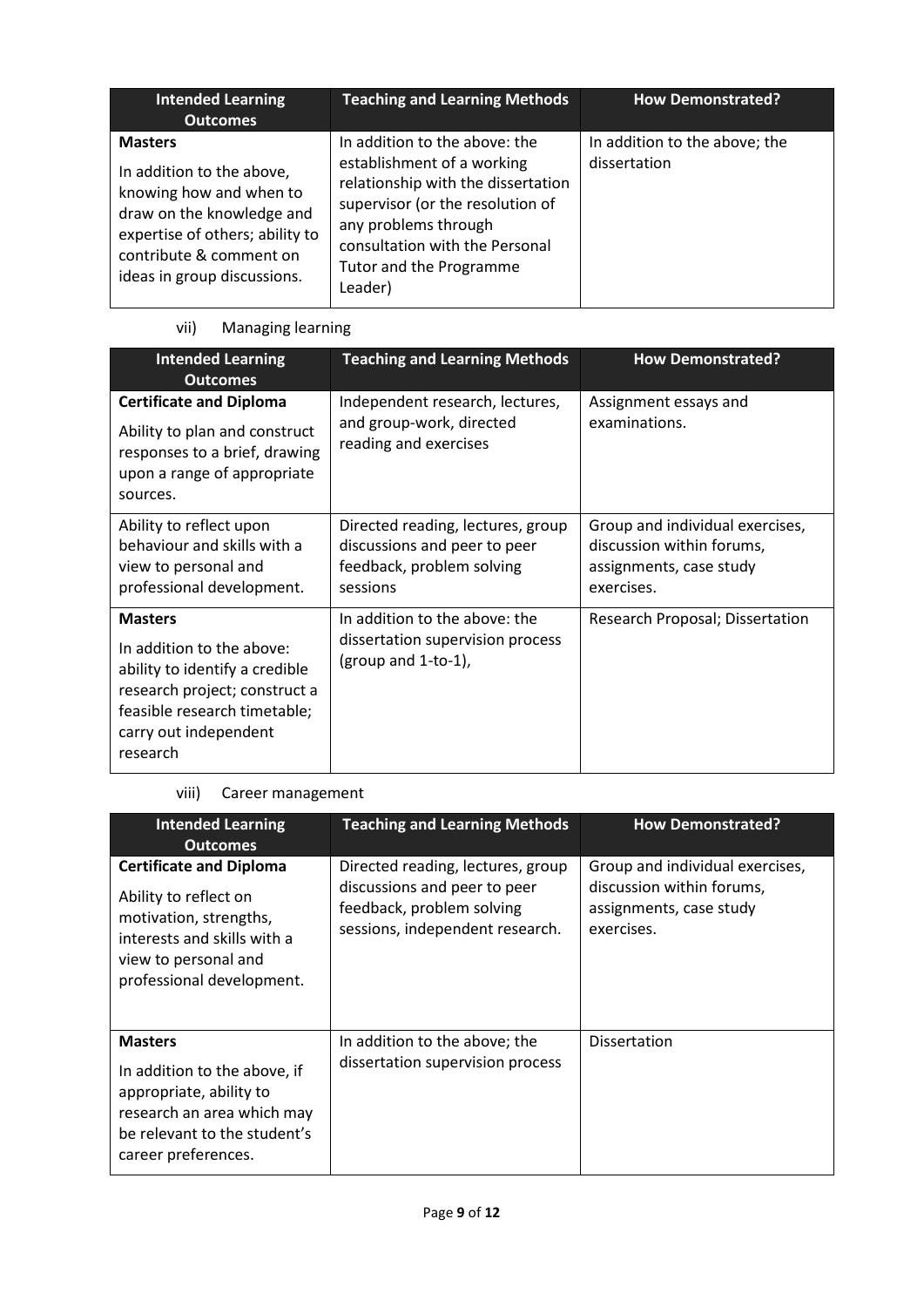# **10. Special features**

AMBA accredited programme.Indicators of programme quality

Academic quality will be maintained by adhering to School practice and University regulations. Programmes are carefully planned and reviewed internally on a yearly basis through the ADR mechanism. External examiners of programme content and marking will provide external validation and comparison to programmes offered by competitors. Coordination and alignment between the programme teaching team and professional services ensures a consistent and high quality academic experience for the students.

#### **11. Criteria for award and classification**

This programme follows the standard scheme of taught postgraduate award and classification set out i[n Senate Regulations](http://www.le.ac.uk/senate-regulations) – see the version of *Senate Regulation 6 governing taught postgraduate programmes of study* relevant to year of entry.

#### **12. Progression points**

As defined i[n Senate Regulations](http://www.le.ac.uk/senate-regulation6) - refer to the version of *Senate Regulation 6 governing taught postgraduate programmes of study* relevant to year of entry.

In cases where a student has failed to meet a requirement to progress he or she will be required to withdraw from the course and a recommendation will be made to the Board of Examiners for an intermediate/exit award where appropriate.

#### **13. Rules relating to re-sits or re-submissions**

As defined i[n Senate Regulations](http://www.le.ac.uk/senate-regulation6) - refer to the version of *Senate Regulation 6 governing taught postgraduate programmes of study* relevant to year of entry.

#### **14. External Examiners reports**

The details of the External Examiner(s) for this programme and the most recent External Examiners' reports for this programme can be found at **exampapers@Leicester** [log-in required]

# **15. Additional features** (e.g. timetable for admissions)

n/a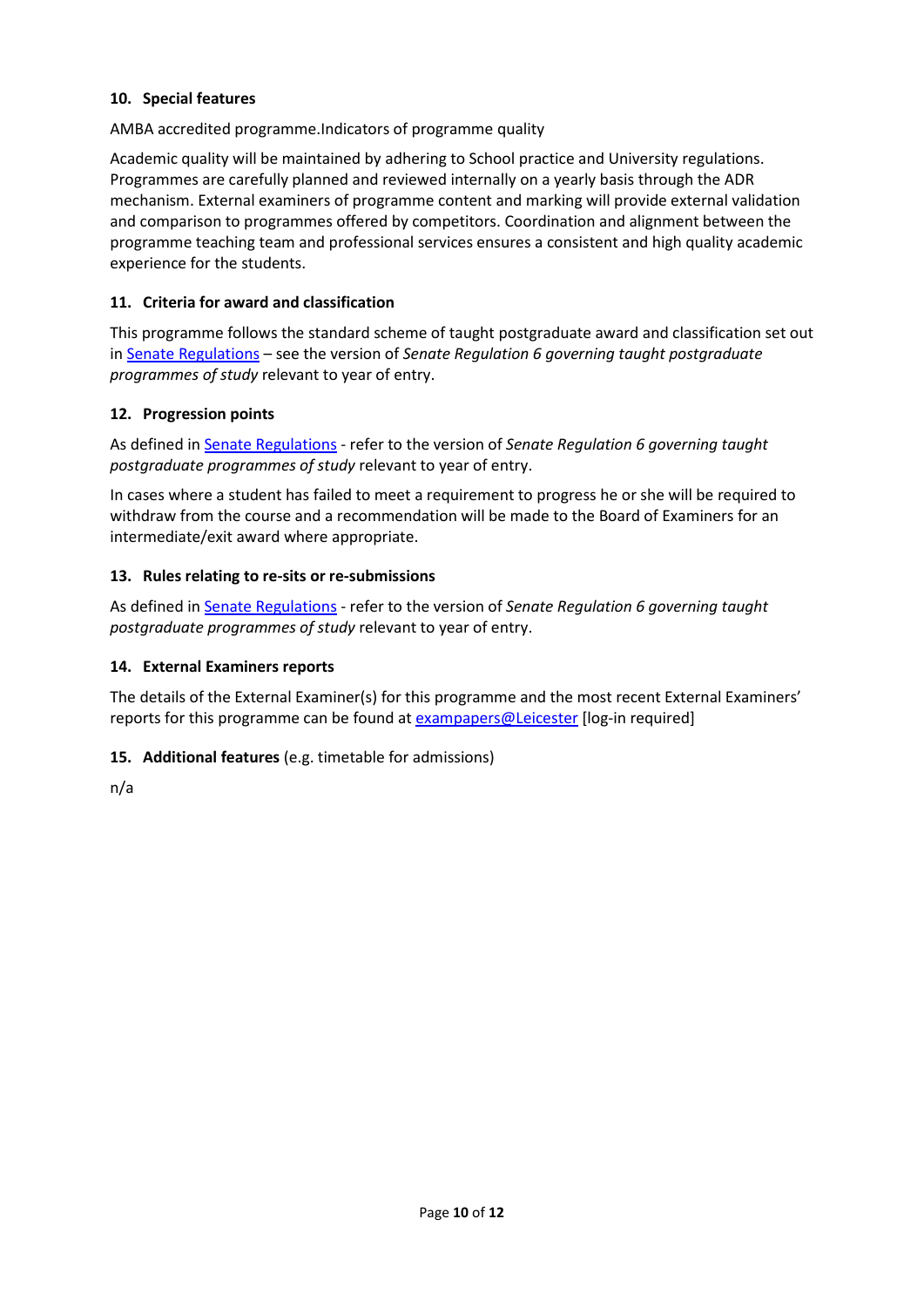

# **Programme Specification (Postgraduate) FOR ENTRY YEAR: 2022/23**

**Date created:** 16/11/2020 **Last amended:** 17/02/2021 **Version no.** 1

# **Appendix 1: Programme structure (programme regulations)**

#### **Updates to the programme**

| Academic year affected | <b>Module Code(s)</b> | Update |
|------------------------|-----------------------|--------|
|                        |                       |        |
|                        |                       |        |
|                        |                       |        |
|                        |                       |        |

The University regularly reviews its programmes and modules to ensure that they reflect the current status of the discipline and offer the best learning experience to students. On occasion, it may be necessary to alter particular aspects of a course or module.

MSc in International Management

#### **Credit breakdown**

| <b>Status</b>        | <b>Year long</b> | Semester 1 | Semester 2 | <b>Other delivery</b><br>period |
|----------------------|------------------|------------|------------|---------------------------------|
| Core taught          | n/a              | 60 credits | 60 credits | 30 credits                      |
| Optional             | n/a              | n/a        | n/a        | n/a                             |
| Dissertation/project | n/a              | n/a        | n/a        | 30 credits                      |

180 credits in total